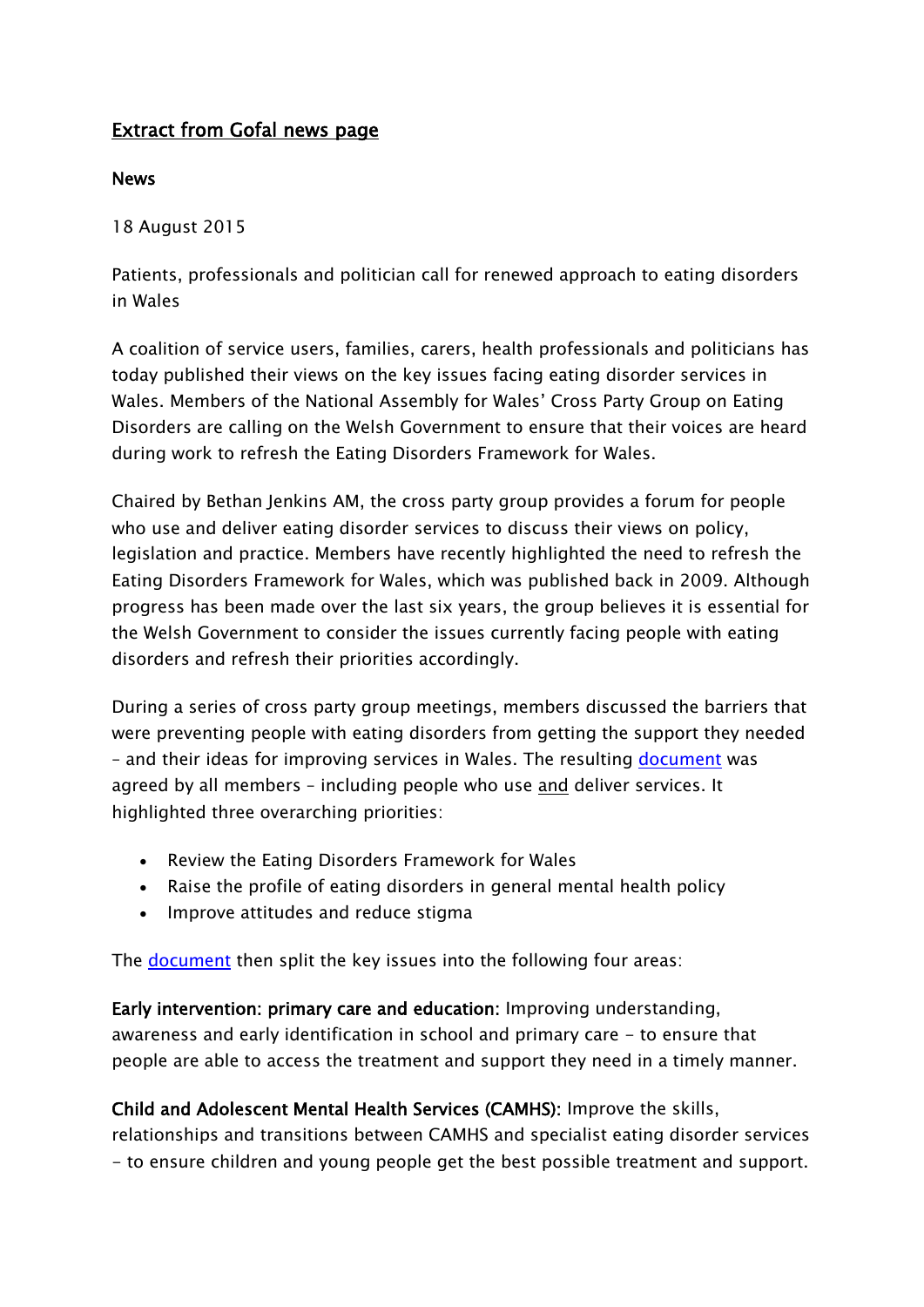Skills and attitudes on general, mental health and paediatric wards: Improving understanding and knowledge of eating disorders on general, mental health and paediatric wards - to reduce stigma and improve the patient experience.

Support for people with ongoing experience of eating disorders: Ensuring that people with an eating disorder receive high quality, recovery focused support which builds self-esteem, enables people to live fulfilled lives and helps them to overcome barriers to housing, education and employment.

The **document** has been sent to Public Health Wales, which has been asked by the Welsh Government to refresh the framework. The Cross Party Group on Eating Disorders strongly believes that the refresh process must be open and transparent and provide people who use and deliver services with clear opportunities to share their views and contribute to the development of the new framework. Members understand that there will be a 30-day consultation period for people to submit their views and that further information will be made available on the Public Health Wales website.

### Chair of the Cross Party Group on Eating Disorders Bethan Jenkins AM said:

"Although progress has been made, it is clear that much more can be done to improve eating disorder services and the experiences of patients in Wales. It is crucial that Welsh policy is refreshed and reflects the priorities of people using eating disorder services, as well as ensuring that our fantastic healthcare professionals do not face unnecessary barriers to delivering excellent care.

"I am very proud to publish this document, which represents the collective views of service users, family members, carers, health professionals and third sector representatives in Wales. With one voice, we are highlighting the key issues that we believe need to be addressed in the new Eating Disorders Framework for Wales. It is now crucial that the people who use and deliver eating disorder services are given the opportunity to contribute to the development of the new Framework and I encourage everyone with an interest to share their views."

### James Downs, service user, volunteer and campaigner said:

"Investing in expanding the recently-created specialist services based on a thorough review of the EDFW needs to be a key priority of the Welsh Government moving forward. Appropriately resourced services that keep people out of hospital and support people effectively in the community are desperately needed in Wales